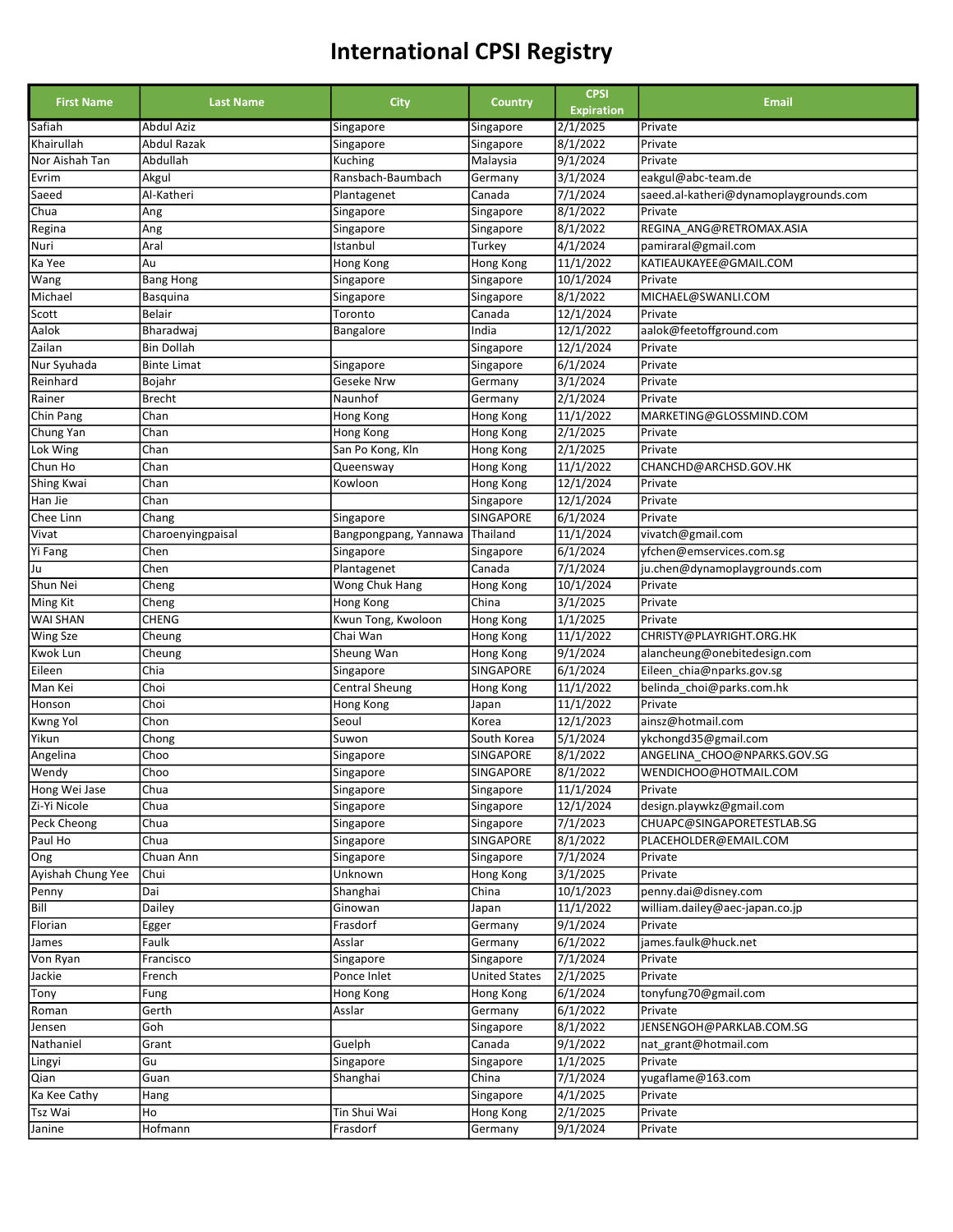| Leung                          | Hoi Dick                | Hong Kong             | Hong Kong               | 9/1/2022             | Private                                        |
|--------------------------------|-------------------------|-----------------------|-------------------------|----------------------|------------------------------------------------|
| Chang Bin                      | Hong                    | Singapore             | SINGAPORE               | 5/1/2024             | JONATHAN.HONG@SLS-SINGAPORE.SG                 |
| Jerry                          | Hu                      | Hong Kong             | Hong Kong               | 11/1/2022            | hu7241@hotmail.com                             |
| Teng                           | Hui Hong                | Singapore             | SINGAPORE               | 1/1/2025             | Private                                        |
| Siti Nor Arifah                | Idris                   | Singapore             | Singapore               | 8/1/2022             | Private                                        |
| Wai Ho                         | Ip                      | Wan Chai              | Hong Kong               | 2/1/2025             | Private                                        |
| Wai Tak                        | Ip                      | Chaiwan               | Hong Kong               | 2/1/2025             | Private                                        |
| Norhafizat                     | Ismail                  | Shah Alam             | Malaysia                | 9/1/2024             | Private                                        |
| Hayato                         | Jackson                 | Ginowan City          | Japan                   | 11/1/2022            | HAYATO.JACKSON@AEC.JAPAN.CO.JP                 |
| Hafiz                          | Kamisan                 | Singapore             | Singapore               | 8/1/2022             | Private                                        |
| Ibrahim                        | Kassim                  | Singapore             | Singapore               | 3/1/2025             | IBKASSIME@GMAIL.COM                            |
| Seungmo                        | Kim                     | Pyeongtaek            | Korea                   | 12/1/2024            | Private                                        |
| Cymbeline                      | Kng Zi Yi               |                       | SINGAPORE               | 6/1/2024             | cymbeline@develco.com.sg                       |
| Choon Yen                      | Koh                     | Singapore             |                         | 12/1/2024            | Private                                        |
|                                | Koh                     |                       | Singapore               | 1/1/2025             | HLKOH@SEMEC.COM.SG                             |
| Hui Leng                       |                         | Singapore             | Singapore               |                      |                                                |
| Tiang Lip                      | Koh                     | Singapore             | SINGAPORE               | 8/1/2022             | ISAAC KOH@NPARKS.GOV.SG                        |
| Samantha                       | Koh Poh Choo            | Singapore             | SINGAPORE               | 12/1/2024            | Private                                        |
| Ladislav                       | Kolar                   | <b>Brno</b>           | Czech Republic 2/1/2025 |                      | Private                                        |
| Oliver M                       | Kong                    | Kln                   | Hong Kong               | 2/1/2025             | Private                                        |
| Nir]                           | Koren                   | Psagot                | Israel                  | 5/1/2024             | Engineering2@m-ps.co.il                        |
| Eukrit                         | Kraikosol               | Bangkok               | THAILAND                | 8/1/2022             | Private                                        |
| Cheuk-Lun                      | Kwan                    | Yuen Long             | Hong Kong               | 1/1/2023             | Private                                        |
| Sai Yuen                       | Lai                     | Sha Tin               | Hong Kong               | 3/1/2025             | Private                                        |
| Ching Hang                     | Lam                     | <b>Tsing Yi</b>       | Hong Kong               | 11/1/2022            | ADAMLAM@PLAYRIGHT.ORG.HK                       |
| Michael                        | Larsen                  | Wallenstein           | Canada                  | 6/1/2024             | mike.larsen@earthscapeplay.com                 |
| Chiu Tim                       | Lau                     | Kwun Tong, Kowloon    | Hong Kong               | 11/1/2022            | Private                                        |
| Ka Wai                         | Law                     | Tsuen Wan             | Hong Kong               | 4/1/2025             | Private                                        |
| Cheunk Jing                    | Law                     | Lei Chau              | Hong Kong               | 11/1/2022            | JANETCJLAW@HOTMAIL.COM                         |
| Justin                         | Lee                     | Singapore             | Singapore               | 10/1/2022            | justinleetin@gmail.com                         |
| Jimmy Shen                     | Lee                     | Singapore             | Singapore               | 8/1/2022             | Private                                        |
| Lap Ting                       | Lee                     | <b>Tsuen Wan</b>      | Hong Kong               | 2/1/2025             | Private                                        |
|                                |                         |                       |                         |                      |                                                |
| Lester KK                      | Lee                     | Hong Kong             | Hong Kong               | 1/1/2023             | ACTIVEFORALLCC@GMAIL.COM                       |
| Patrick                        | Lee Chee Kheong         | Singapore             | Singapore               | 12/1/2024            | Private                                        |
| Wendy                          | Lee Li Yee              | Singapore             | Singapore               | 9/1/2024             | Private                                        |
| Siew Lee                       | Leong                   | Shah Alam             | Malaysia                | 9/1/2024             | Private                                        |
| Ching Chiu                     | Leung                   | Hong Kong             | Hong Kong               | 11/1/2023            | designjackleung@gmail.com                      |
| Wai Yip                        |                         | Hong Kong             | Hong Kong               |                      |                                                |
|                                | Leung                   |                       |                         | 4/1/2025             | Private<br>Private                             |
| King Man                       | Leung<br>Li             | San Po Kong           | Hong Kong               | 2/1/2025             |                                                |
| Ying                           |                         | Singapore             | SINGAPORE               | 8/1/2022             | Private                                        |
| Cheng Jin                      | Li                      | <b>Central Sheung</b> | Hong Kong               | 11/1/2022            | Private                                        |
| Chun Wa                        | Li                      | Tst Kln               | Hong Kong               | 2/1/2025             | Private                                        |
| Fei Liang                      | Lim                     | Singapore             | SINGAPORE               | 5/1/2025             | feiliang.lim@chassociatespl.com                |
| Chee Kiong                     | Lim                     | Singapore             | SINGAPORE               | 11/1/2024            | Private                                        |
| Ann Kok Russell                | Lim                     | Singapore             | Singapore               | 8/1/2024             | Private                                        |
| Chin Siang Kevin               | Lim                     | Singapore             | Singapore               | 11/1/2024            | Private                                        |
| Chor Liang Wilson              | Lim                     | Singapore             | Singapore               | 12/1/2024            | Private                                        |
| Albert                         | Lim                     | Singapore             | Singapore               | 2/1/2024             | contact@singaporetestlab.sg                    |
| Shih-Cheng                     | Liu                     | New Taipei City       | Taiwan                  | 7/1/2024             | Private                                        |
| Robert                         | Lockhart                | Plantagenet           | Canada                  | 11/1/2024            | Private                                        |
| Yan Ling                       | Lok                     | Singapore             | Singapore               | 2/1/2025             | Private                                        |
| Ramonito                       | Lozano                  | Singapore             | SINGAPORE               | 6/1/2024             | RAMON@PLAYPOINT.COM.SG                         |
| Tin Mei                        | Mak                     | Ma On Shan            | Hong Kong               | 11/1/2022            | GRACEMYM@YAHOO.COM.HK                          |
| Carlin                         | Mantynen                | Wallenstein           | Canada                  | 9/1/2022             | carlin.mantynen@earthscapeplay.com             |
| Jamie                          | Martin                  | Ulverston             | Scotland                | 2/1/2023             | jamie.martin@playdale.co.uk                    |
| Norieh                         | Mat                     | Putrajaya             | Malaysia                | 8/1/2024             | noriahmat11@gmail.com                          |
| Patrick                        | McLean                  | Okinawa               | Japan                   | 11/1/2022            | patrick.mclean@aec-japan.co.jp                 |
| William                        | Mcnair                  | Plantagenet           | Canada                  | 3/1/2023             | WILLIAM.N.MCNAIR@GMAIL.COM                     |
| Sharuddin                      | Md Shah                 | Singapore             | Singapore               | 5/1/2024             | sharuddinmdshah@gmail.com                      |
| Ayca                           | Mehlig                  | Limburg               | Germany                 | 10/1/2022            | amehlig@abc-team.de                            |
| Mario                          | Mehlig                  | Limburg               | Germany                 | 11/1/2022            | MMEHLIG@ABC-TEAM.DE                            |
| Marzuki<br><b>ANDI SHARINO</b> | Mohamed<br>MOHAMED SAID | Singapore             | Singapore<br>Singapore  | 8/1/2023<br>4/1/2025 | mbm@singaporetestlab.sg<br>sharino15@gmail.com |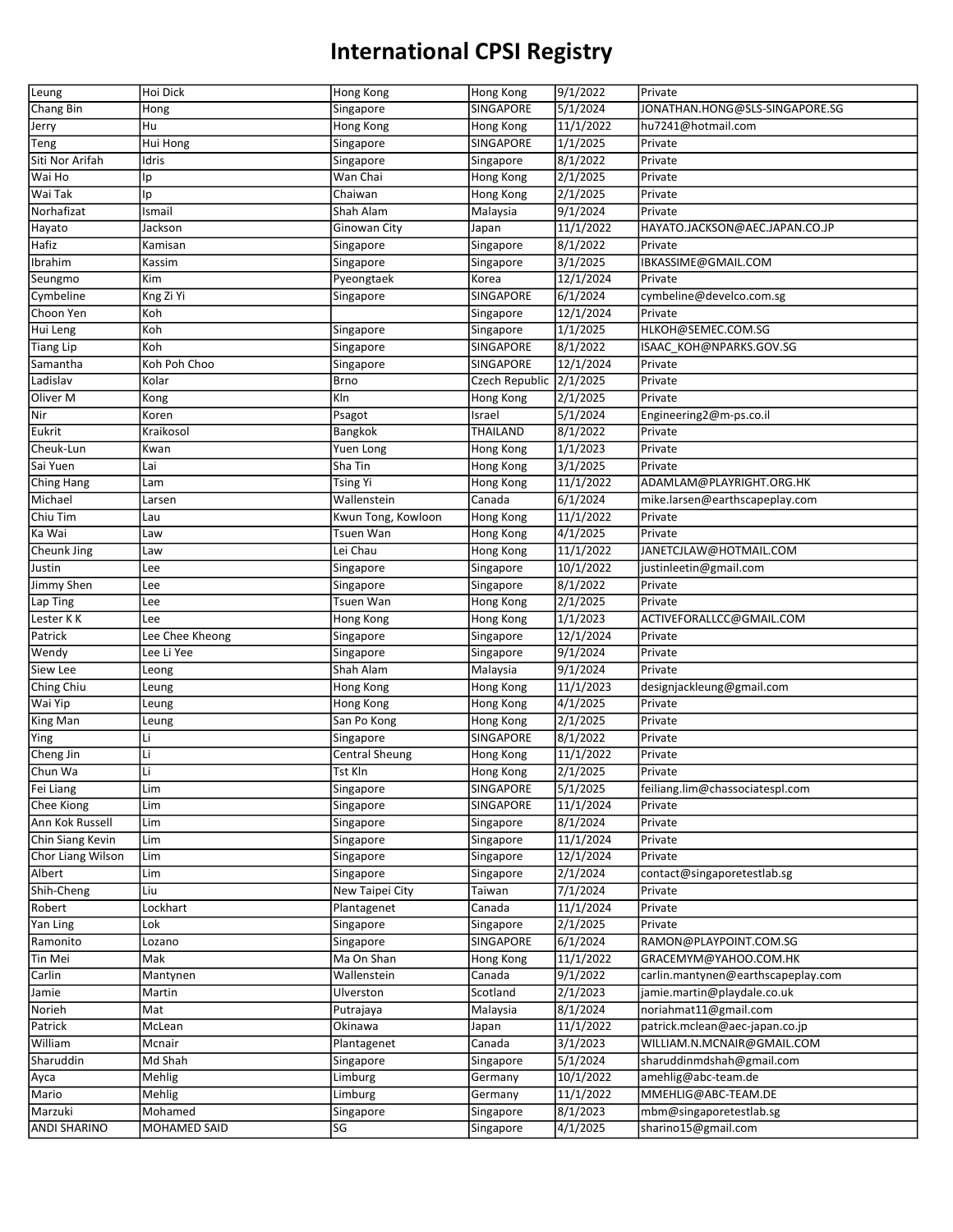| Norazri               | Mohd Nor                      | Kuala Lumpur     | Malaysia             | 10/1/2024              | NORAZRI88@GMAIL.COM                     |
|-----------------------|-------------------------------|------------------|----------------------|------------------------|-----------------------------------------|
| Siti Syakirah         | Muhammad                      | Singapore        | SINGAPORE            | 8/1/2022               | Private                                 |
| Michael               | Muk                           | Hong Kong        | Hong Kong            | 11/1/2022              | Private                                 |
| Michael Kwan Lee      | Muk                           | Chaiwan          | Hong Kong            | 2/1/2025               | Private                                 |
| <b>Mohamed Hisham</b> | Mustafa                       | Singapore        | SINGAPORE            | 8/1/2022               | MOHAMED HISHAM MUSTAFA@NPARKS.GOV.SG    |
| Abhishake             | Nettem                        | Ottawa           | Canada               | 3/1/2023               | ABHISHAKE.NETTEM@GMAIL.COM              |
| Edmund                | Ng                            | Singapore        | SINGAPORE            | 8/1/2022               | EDMUND.NG@ISRC.COM.SG                   |
| Sin Hwee              | Ng                            | Singapore        | SINGAPORE            | 5/1/2024               | ng_sin_hwee@nparks.gov.sg               |
| Gee Soon              | Ng                            | Singapore        | SINGAPORE            | 12/1/2024              | Private                                 |
| Cho Kiu               | Ng                            | Quary Bay        | Hong Kong            | 11/1/2022              | CKSNG@SHKP.COM                          |
| Cynthia               | Nip                           | Hong Kong        | Hong Kong            | 11/1/2022              | cyn.s.nip@gmail.com                     |
| Mohd Nafis            | Nordin                        | Sungai Buloh     |                      | 8/1/2024               | Private                                 |
|                       |                               |                  | Malaysia             |                        |                                         |
| Sophia                | Ong                           | Singapore        | SINGAPORE            | 8/1/2022               | SOPHIAONGSX@GMAIL.COM                   |
| Shu Qing              | Ong                           | Singapore        | SINGAPORE            | 6/1/2024               | ong_shu_qing@nparks.gov.sg              |
| Jimmy                 | Ong                           | Singapore        | SINGAPORE            | 6/1/2024               | jimmyong.r2j@gmail.com                  |
| Jason Wen             | Ong                           |                  | SINGAPORE            | 8/1/2022               | jason@ctart.com.sg                      |
| Nicholas              | Phua Mu Lin                   | Singapore        | SINGAPORE            | 6/1/2024               | NICHOLAS_PHUA@NPARKS.GOV.SG             |
| Florian               | Pichler                       | Frasdorf         | Germany              | 7/1/2024               | Private                                 |
| Tsz Hin Ernest        | Poon                          | Mawan            | Hong Kong            | 11/1/2022              | TERERNEST@GMAIL.COM                     |
| Odette                | Preston                       | Toa Baja         | <b>United States</b> | 10/1/2022              | cityparkpr@gmail.com                    |
| Nabil                 | Rashidi                       | Manama           | Bahrain              | 11/1/2023              | nabil@premierq.com                      |
| Muhammad              | Razali                        | Shah Alam        | Malaysia             | 9/1/2024               | Private                                 |
| Ross                  | Ricupero                      | Wallenstein      | Canada               | 2/1/2025               | Private                                 |
| Carlos                | Rocha                         | Guadalajara      | Mexico               | 11/1/2024              | Private                                 |
| Jose Antonio          | Sanchez                       | Asslar           | Germany              | 6/1/2022               | JOSE.SANCHEZ@HUCK.NET                   |
| Nathan                | Schleicher                    | Waterloo         | Canada               | 6/1/2022               | nathan.schleicher@earthscapeplay.com    |
| Kathrin               | Schmiele                      | Singapore        | Singapore            | 11/1/2024              | ks@touch-green.com                      |
| Manfred               | Schubert                      | Zweibruecken     | Germany              | 11/1/2022              | manfred.k.schubert@gmx.de               |
| Jayanthi              | Sellamuthu                    | Puchong          | Malaysia             | 9/1/2024               | Private                                 |
| Wai Cheng             | Seow                          | Kelana Jaya, PJ  | Malaysia             | 8/1/2024               | Private                                 |
| <b>Wai Cheuk</b>      | Sham                          | Chai Wan         | Hong Kong            | 11/1/2022              | MINSHAM@PLAYRIGHT.ORG.HK                |
|                       |                               |                  |                      |                        |                                         |
| Michael               | Shamis                        | Tel-Aviv         | Israel               |                        |                                         |
|                       |                               |                  |                      | 1/1/2024               | mishashamis@gmail.com                   |
| Konrad Teo Yong       | Shen                          | Singapore        | SINGAPORE            | 8/1/2022               | KONRAD TEO@NPARKS.GOV.SG                |
| Yau Bun               | Shiu                          | San Po Kong      | Hong Kong            | 3/1/2025               | Private                                 |
| Kin Wai               | Siu                           | Central          | Hong Kong            | 3/1/2025               | Private                                 |
| Ying Chun             | So                            | <b>Kwun Tong</b> | Hong Kong            | 1/1/2025               | Private                                 |
| Christine             | Solomon                       | Dundas           | Canada               | 1/1/2024               | christine.solomon@naturalplaygrounds.ca |
| Lih                   | Song                          | Petaling Jaya    | Malaysia             | 9/1/2024               | SONG@JACKSPLAY.COM                      |
| Heiko                 | Sperling                      | Berlin           | Germany              | 4/1/2025               | Private                                 |
| Yue                   | Sze                           | Singapore        | SINGAPORE            | 8/1/2022               | SZE YUE@NPARKS.GOV.SG                   |
| Hoi Shu               | Sze                           | Chai Wan         | Hong Kong            | 2/1/2025               | Private                                 |
| Lee                   | Tai Wei                       | Singapore        | Singapore            | 6/1/2024               | Taiwei@live.com                         |
| Ikuma                 | Takao                         | Minato-ku        | Japan                | 1/1/2025               | Private                                 |
| Raymond Hai Chuan     | Tan                           | Singapore        | Singapore            | 8/1/2022               | Private                                 |
| Hing Peng             | Tan                           | Klang            | Malaysia             | 11/1/2024              | Private                                 |
| Wing Shan             | Tang                          | Hong Kong        | Hong Kong            | 11/1/2022              | Private                                 |
| Tsam                  | Tchaya                        | Manama           | Bahrain              | 11/1/2023              | terence@premierq.com                    |
| MinMin                | Teng                          | Wenzhou          | China                | 7/1/2024               | Private                                 |
| Verena                | Teng                          | Singapore        | SINGAPORE            | 10/1/2022              | RENADINGT@GMAIL.COM                     |
| Jun Hao Daniel        | Teo                           | Singapore        | Singapore            | 10/1/2024              | Private                                 |
| Eurich                | Thia Tzi Yong                 | Singapore        | Singapore            | 11/1/2024              | Private                                 |
| Adam                  | Thickett                      | Haverthwaite     | Kingdom              | 2/1/2023               | adam.thickett@playdale.co.uk            |
| Sok Na                | Toh                           | Singapore        | Singapore            | 1/1/2025               | Private                                 |
| Chong                 | Tze Ee                        | Singapore        | SINGAPORE            | 6/1/2024               | tzeee@kineticsplay.com                  |
| Vickneswaran          | Veeriah                       | Singapore        | SINGAPORE            | 6/1/2024               | VICKNESWARAN VEERIAH@NPARKS.GOV.SG      |
| Ismael                | Velo                          | Wallenstein      | Canada               | 2/1/2025               | Private                                 |
| Mohammad Talha        | Waheed Abdulwaheed Rahmatalla | Manama           | Bahrain              | 11/1/2023              | talha@premierq.com                      |
| Connor                | Wang                          | Shanghai         | China                | 11/1/2023              | Private                                 |
| Laura                 | Williams                      | Wallenstein      | Canada               | 11/1/2022              | Private                                 |
| Oren                  | Wisgan                        | Psagot           | Israel               | 12/1/2023              | qa@m-ps.co.il                           |
| Chun Wing             | Wong                          | Kowloon          | Hong Kong            | 11/1/2022<br>10/1/2023 | LEO@SUPRAHEALTHHK.COM                   |